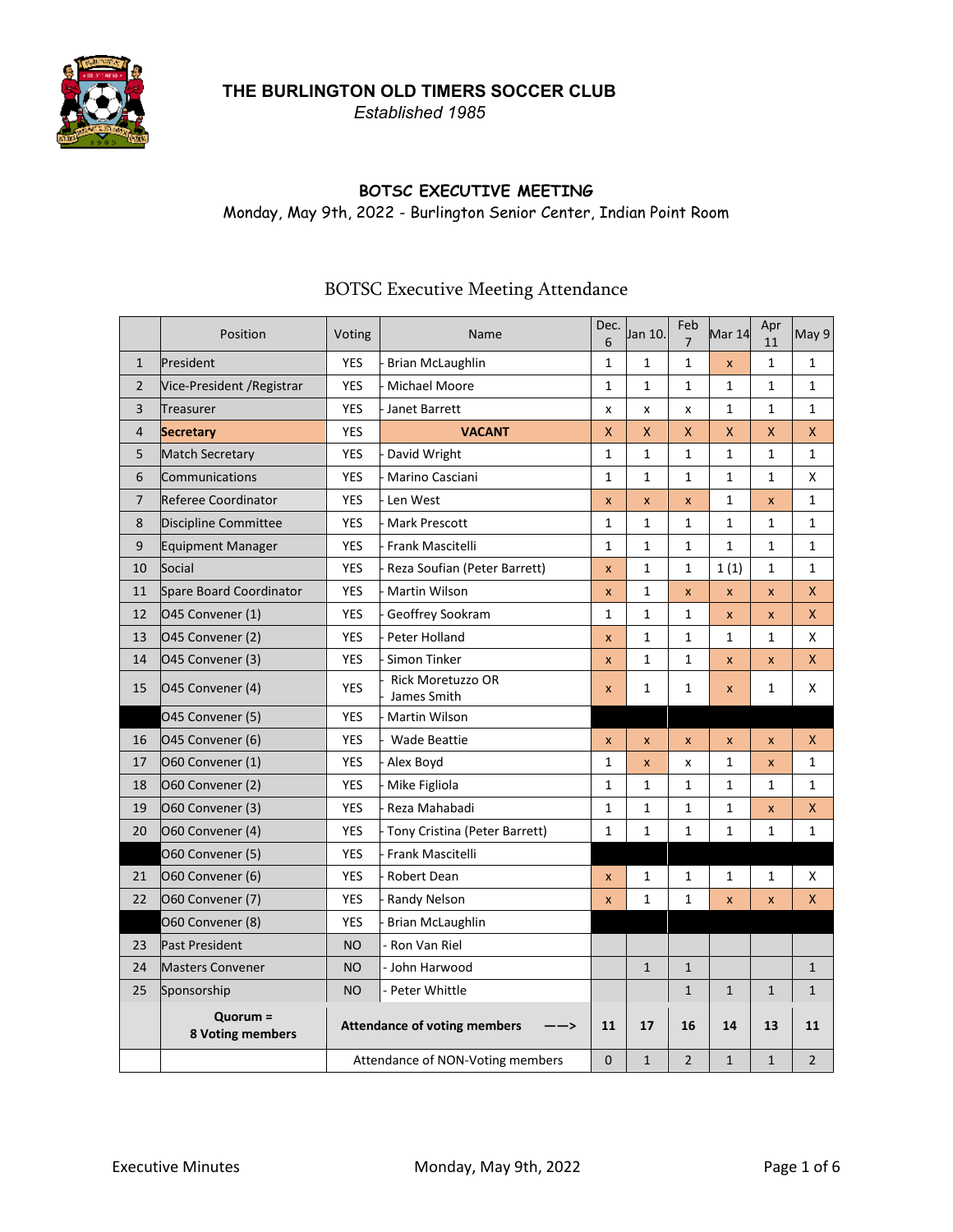

# *Established 1985*

# **MINUTES**

**See the Action Register following the Minutes for the current status of all outstanding action items.**

# **Call to Order:**

Brian McLaughlin called the meeting to order at 7:02 In the absence of a Secretary David Wright volunteered to take minutes of this meeting

## **1. Previous Minutes:**

**MOTION: Accept the minutes of BOTSC Executive Meeting, April 14th as AMENDED (Clarified and adjusted budget figures per treasurer's request)** Proposed: Reza Soufian Second: Michael Moore Vote: Passed Unanimously

## ACTION ITEMS FROM PREVIOUS MINUTES:

- Follow-Up re unpaid players (See registrar's report)
- Field lining agreement with BSC (See Match Secretary report)
- Referee's report automation (Peter Holland still working on this)
- Spare board set-up Marty Wilson (COMPLETED)
- Review spares for O45 will they play in O60 Brain M (Completed email sent)

## **2. REPORTS**

**i. TREASURER – Janet Barrett**

## **Report presented:**

- **A. Balance Sheet as of Dec 31st**
- **B. Balance Sheet as of May 4th**
- **C. Cash Flow statement as of May 4th**
- **D. Income Statement as of May 4th**

## **MOTION: Accept the Treasurer Reports as presented**

Proposed: David Wright Second: Mike Figliola Vote: Passed Unanimously

## **ii. REGISTRAR - Michael Moore**

- o O45 2 medical resignations Both players refunded and replaced
- o O60 2 medical resignations Both players refunded and replaced

\$360 outstanding from 8 players.

## **ACTION: Janet and Mike to meet to reconcile outstanding receivables and payables**

## **MOTION: Accept the Registrar Report as presented** Proposed: Mike Figliola Seconded Alex Boyd Vote: Passed Unanimously

## **iii. MATCH SECRETARY – David Wright**

• Confirmed with BSC - All fields will be lined and have nets (provided by BSC) total cost \$3500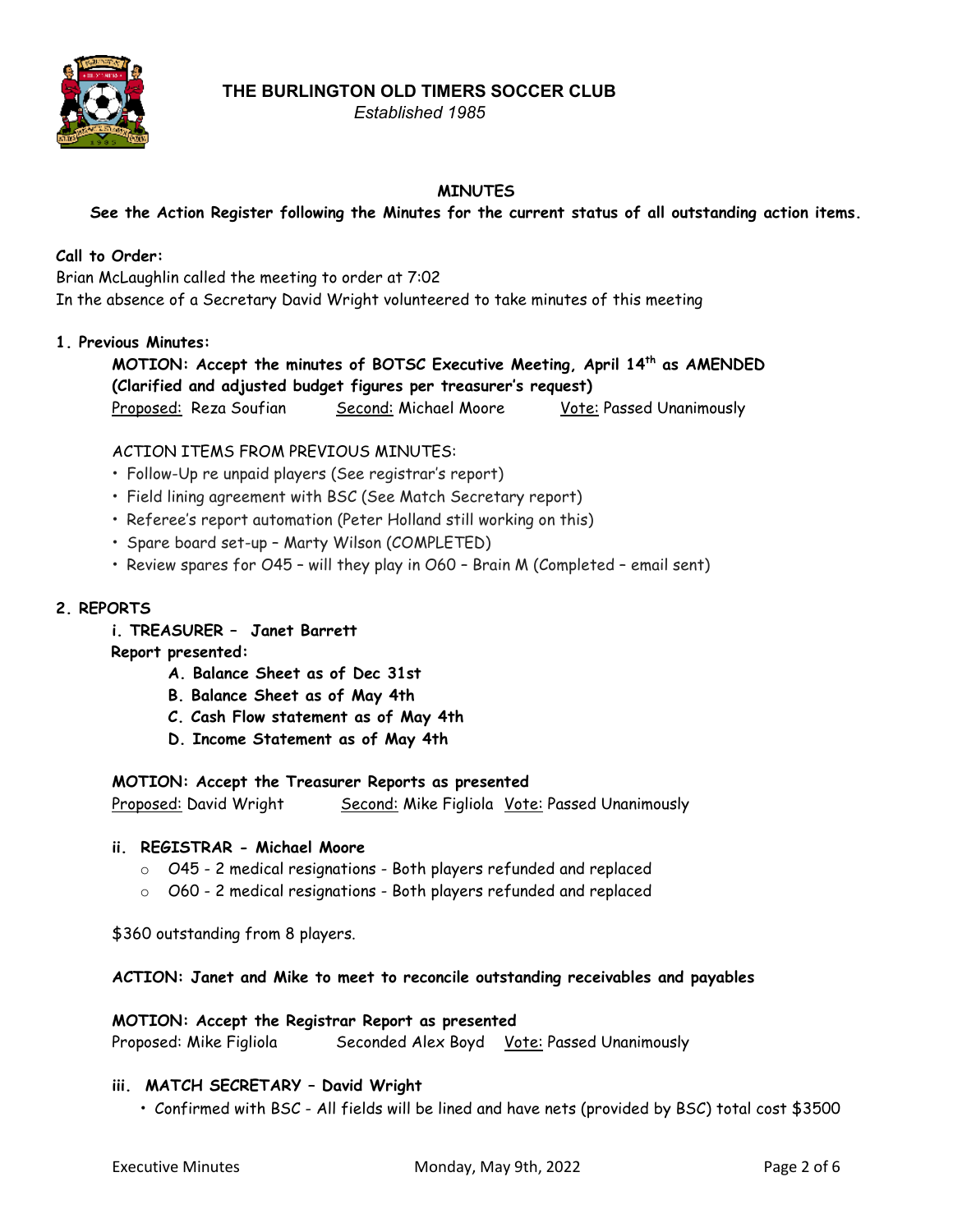

*Established 1985*

- Nets will not be replaced if they are stolen or in disrepair. Requested that all conveners carry extra tie downs and peg (confirmed by Frank - these are issued to all conveners)
- A few errors discovered on the Turf schedule errors have been corrected and website is up to date.
- July. 3rd schedule needs to be amended as it is a Long Weekend (we only need Iroquois East and West for pick-up games) –

**ACTION : David Wright to follow-up with COB to confirm July 3 rd field requirements (Done) ACTION : David Wright to forward COB grass field permits to conveners (Done)**

#### **MOTION: Accept the Match Secretary Report as presented**

Proposed: Mark Prescott Second: Michael Moor Vote: Passed Unanimously

## **iv. SOCIAL CONVENOR -** Reza Soufian

Not the first time I have said this, but I'm impressed as <sup>a</sup> new member of the club and now new executive member, <sup>I</sup> am impressed by the passionate work everyone puts into this as volunteers. As most of you have also said it, It's no secret this is working progress for all we do and yet so crucial to BOTSC and for <sup>a</sup> new guy like myself that was so evident in every level of the passionate discussions.

I, completely understand the issues of not having <sup>a</sup> premium beer or not enough complimentary snacks/ munchies and so majority prefer to have premium beer and the majority prefer in having better meal vs complimentary munchies, snacks ( providing there is enough complimentary snacks .lol) and having it every month and if it is within the budget and approved by the club executives or (members) not sure how it should be voted on, then it's fantastic and we can move towards that direction. Otherwise, as you might appreciate and as Brian put it mildly, this could be <sup>a</sup> nightmare for pub's staff or the club's treasurer to go through this variety of orders.

On the service point, we all like <sup>a</sup> good and timely service and every one has their preference of the their favorite pub, and usually it's communicated to the players by our conveners to facilitate where team ends up going or not and <sup>I</sup> would like to hear that from our conveners so we can work with the pubs. So far we all have been supportive of all three pubs and more events to come!

Keeping in mind, these upcoming organized events, simply are <sup>a</sup> tool to connect all the members to make it <sup>a</sup> " social club" where we play the beautiful game is part of it. However <sup>a</sup> lot of our past members respectfully are not part of this equation and <sup>I</sup> for one would really like to see them involved in some ways and so, looking at some of other member's fantastic ideas whether be organizing <sup>a</sup> tennis tournament, <sup>a</sup> picnic involving our loved ones, Quiz nights , bowling nights,... and more are all events that past or present members could participate, time permitting and no age restrictions.

Re: Black Bull - Pub Daze - <sup>I</sup> understand, while <sup>I</sup> was away, the previously promoted event at Black Bull did not go well due to probably miscommunications on the Black Bull sides including no serving pizza, Fries or honoring their suggested \$5.00 beer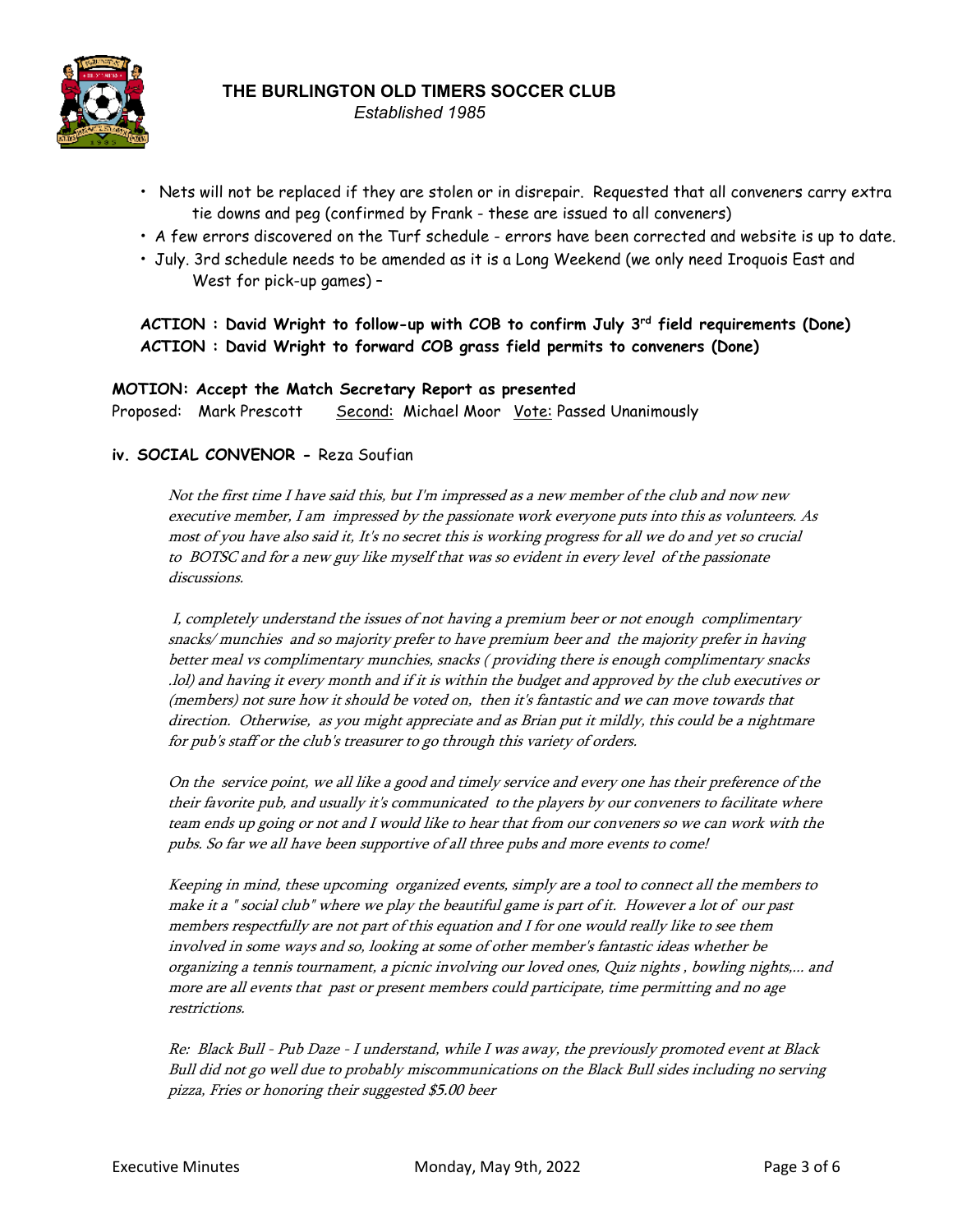

*Established 1985*

## **MOTION: Accept the Social Convenor Report as presented** Proposed: Alex Boyd Second: Mike Figliola Vote: Passed Unanimously

## **v. EQUIPMENT MANAGER – Frank Mascitelli**

No report

Request from Alex Boyd for an XXL Goalie Shirt for team – OK to pick-up if needed, club will reimburse \$50. Post meeting: Reza has a goalie shirt that will be provided to Alex - no further action required

## **vi. COMMUNICATIONS – Marino Casciani**

• **No report**

#### **vii. SPONSORSHIP – Peter Whittle**

Sponsors happy so far

Peter suggested 3 items for future executive consideration:

- 1. Seek sponsorship for Masters division
- 2. Ensure we receive sponsorship funding before screening shirts
- 3. To simplify sponsorship going forward, think about elimination of team sponsors and go with 2 divisional sponsors (O45, O60, Masters)

#### **MOTION: Accept the Sponsorship Report as presented**

| Proposed: Frank Mascitelli | Second: Reza Soufian | <b>Vote: Passed Unanimously</b> |
|----------------------------|----------------------|---------------------------------|
|----------------------------|----------------------|---------------------------------|

#### **viii. REFEREE COORDINATOR – Len West**

- All going well so far no issues
- Referee's reports being submitted as planned
- Conveners present commented positively on the referee's work to date

#### **MOTION: Accept the Sponsorship Report as presented**

|  | Proposed: Mark Prescott |  | Second: Tony Cristina | <b>Vote: Passed Unanimously</b> |
|--|-------------------------|--|-----------------------|---------------------------------|
|--|-------------------------|--|-----------------------|---------------------------------|

## **ix. DISCIPLINARY COMMITTEE CHAIR – Mark Prescott**

#### • No Report

## **3. NEW BUSINESS**

- **A: Banquet – Self Funding? Defered to future meeting**
- **B. BOTSC Trivia Night – Reza working on this – will update at next meeting**

#### **C: Guelph 5 v 5 Tourney**

**ACTION: Brian investigating entering BOTSC teams (Report back next meeting)**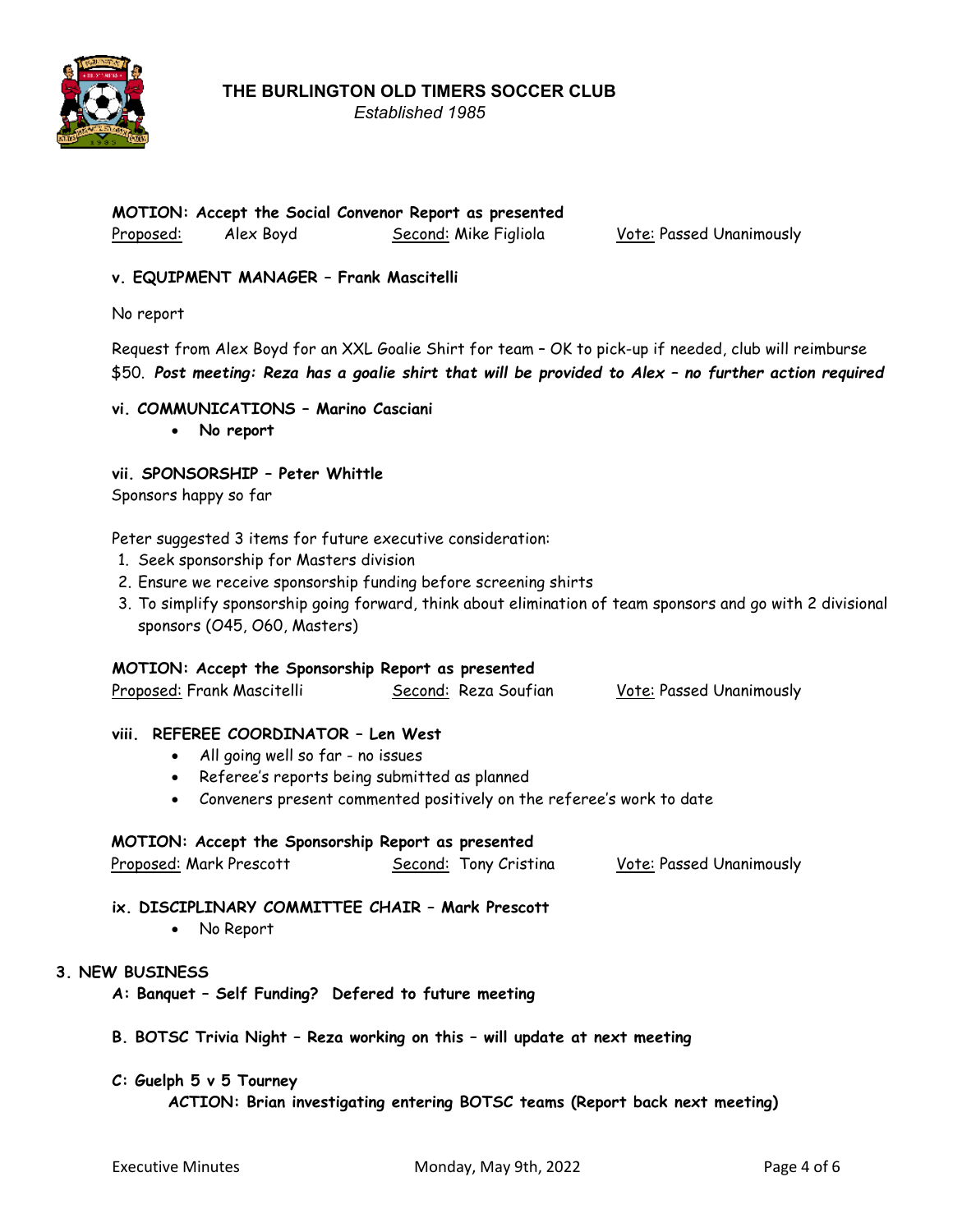

*Established 1985*

# **D: Bradwell Tournament: Referees set up ACTION: Brian M will investigate BOTSC entering a team**

**C: League Standing throughout the year: MOTION: TO facilitate fair playoff seeding and assist in balancing teams - BOTSC will maintain league standings based on weekly games results (as reported in Referee's Report).**

Proposed: Mike Figliola Seconded Reza Soufian VOTE: **DEFERRED TO LATER MEETING**

Motion was deferred to provide executive opportunity to review constitution

**Motion: Adjourn meeting (9:10)** Proposed: David Wright Seconded: Mike Figliola Vote: Passed Unanimously

**NEXT EXECUTIVE MEETING. Monday, June – 7:00 PM Burlington Senior Center, 2285 New Street, Burlington – Indian Point Room**